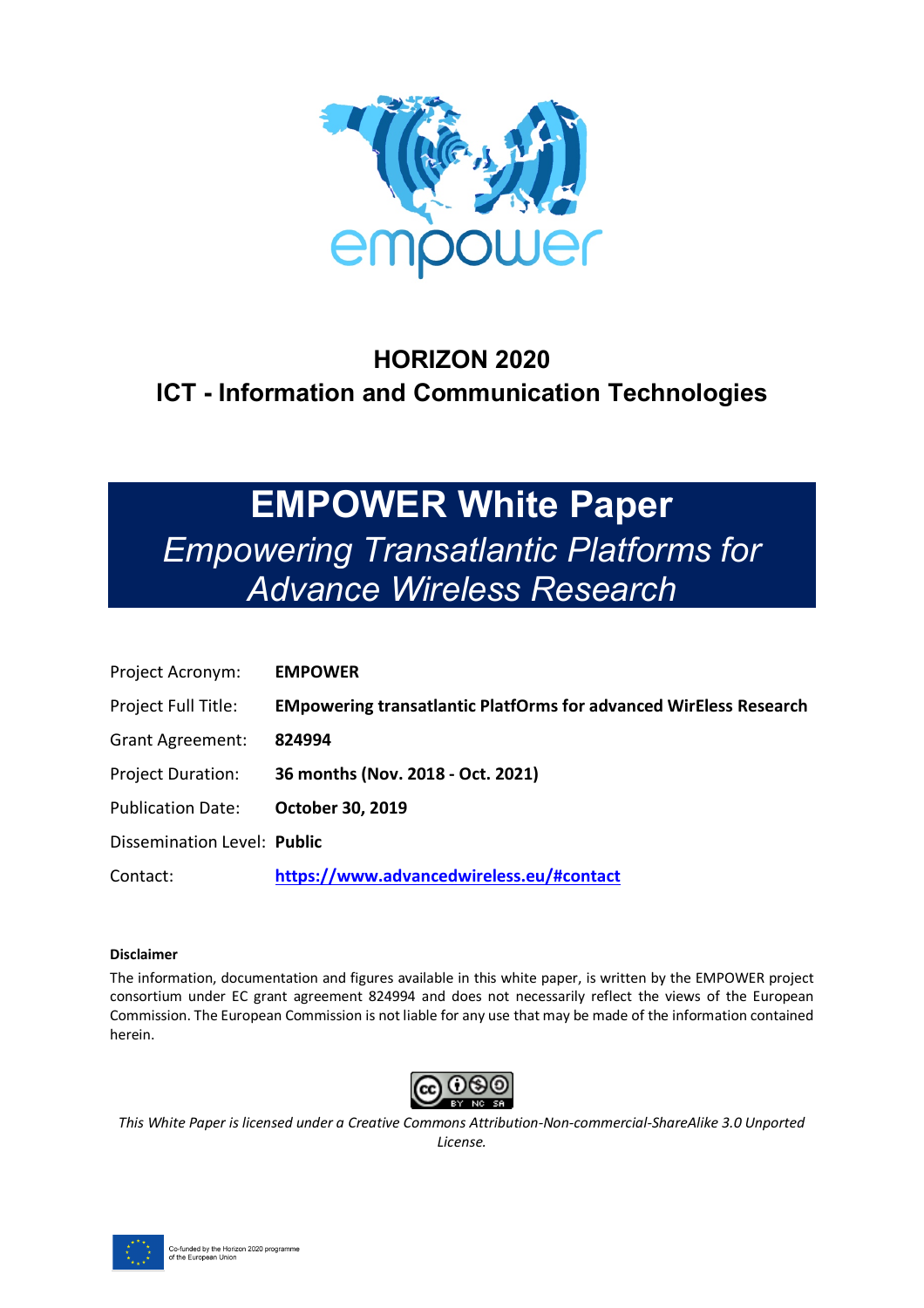

## **Table of Contents**

|    | 2. THE NEED FOR A SCIENTIFIC INSTRUMENT AND THE COMMUNITY TO SERVE6 |  |
|----|---------------------------------------------------------------------|--|
|    |                                                                     |  |
| 4. |                                                                     |  |
|    |                                                                     |  |
| 6. |                                                                     |  |
|    |                                                                     |  |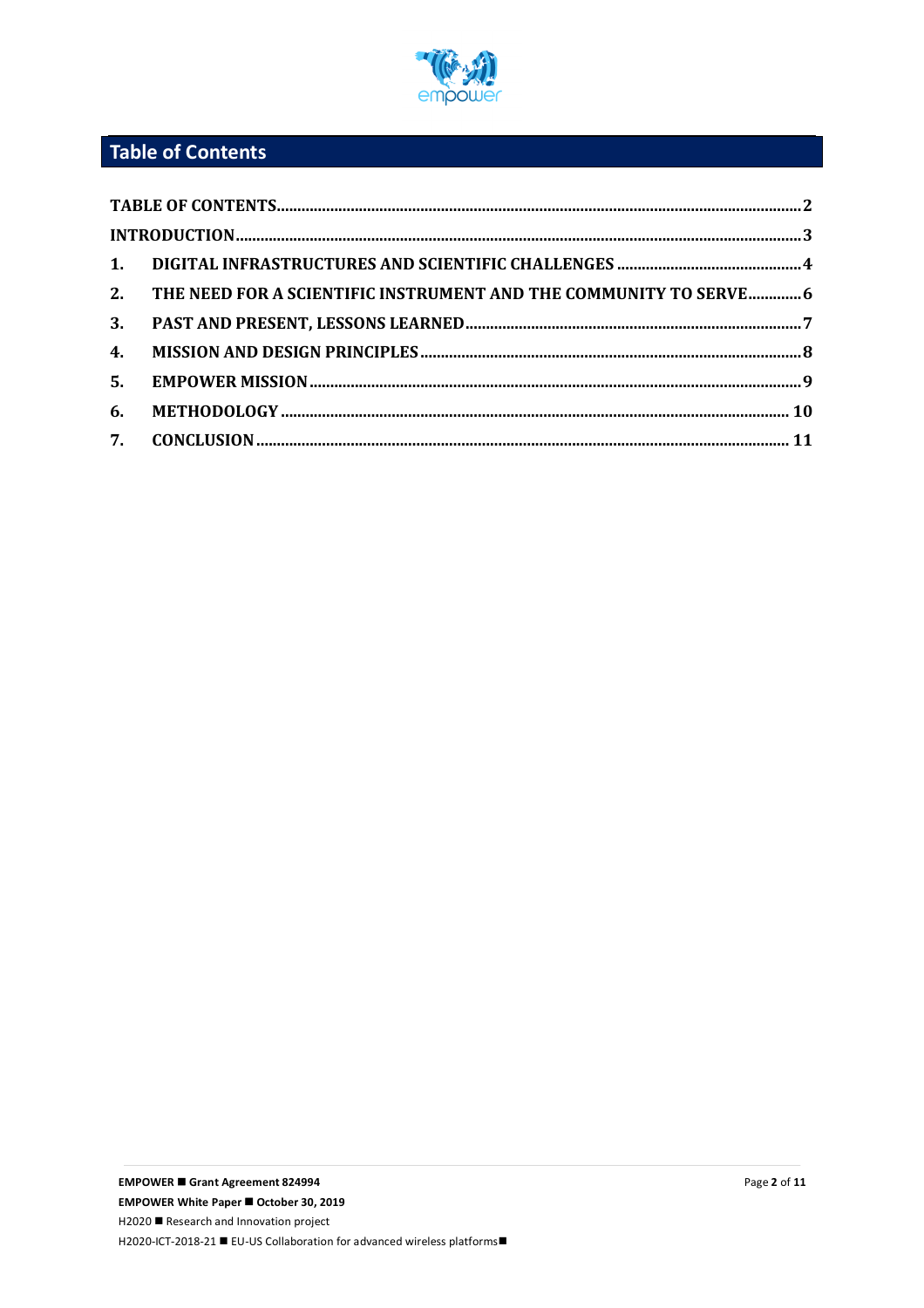

#### **Introduction**

Digital transformation is at the heart of our society in all the activities we develop. This evolution is made possible by the progressive deployment of a sophisticated service infrastructure characterized by its size, diversity and articulation with the various players. The result is a system of systems whose availability, reliability, security and performance challenge its design in order to make it a strong asset of sovereignty, innovation and industrial competitiveness ideally to serve the well-being of the citizens.

It is well recognized, as a best practice in many scientific disciplines that thought experiments can contribute to the discovery process. This is illustrated for example in high-energy physics by the Einstein/Bohr and their Photon Box seeking for a kind of experiment that Schrödinger considered impossible to realize. It is unfortunate that for years, it was believed by several stakeholders that in order to research computer science and electrical engineering, commercial infrastructures (like Amazon EC) were sufficiently good. However, a thought experiment assumes a full control of the environment together with the ability to reproduce the results observed.

Fortunately, experimentally driven research in digital infrastructures has developed in order to equip the relevant communities with instruments that can assist them with testing various design assumptions and deployment scenarios. Testbed as a Service (TaaS) appeared to bridge this gap and propose now matured solutions for that purpose. OneLab/FIT<sup>1</sup>, GENI<sup>2</sup> and Fed4Fire $+3$ , are examples of such solutions that have hosted thousands of experiments and hundreds of users. They are now extended and enriched through new worldwide initiatives such as SLICES<sup>4</sup>, NSF/PAWR<sup>5</sup>, CENI<sup>6</sup> and ICT-17<sup>7</sup>.

Based on the experience accumulated over the last decade, the community is currently exploring the design characteristics of the next generation advanced test platforms. Following the foundation principles, an open-source approach is pursued, trying to embed the emerging design paradigm of digital infrastructures such as virtualization, containers, cloud, DevOps, microservices in order to ease the entire life cycle from design to operation. In addition, important industrial initiatives addressing a similar test objective, such as ONAP<sup>8</sup>, O-RAN<sup>9</sup>,  $OMEC^{10}$ , TIP<sup>11</sup> and OAI<sup>12</sup> are considered and monitored.

<sup>1</sup> https://onelab.eu/

 $\overline{a}$ 

- <sup>2</sup> https://www.geni.net/
- <sup>3</sup> https://www.fed4fire.eu/
- <sup>4</sup> European initiative to build an ESFRI projects
- <sup>5</sup> https://advancedwireless.org/
- <sup>6</sup> Chinese Experimental Network Initiative
- <sup>7</sup> https://5g-ppp.eu/5g-ppp-phase-3-projects/
- <sup>8</sup> https://www.onap.org/ 9 https://www.o-ran.org/

<sup>10</sup> https://www.opennetworking.org/omec/

<sup>12</sup> https://www.openairinterface.org/

#### **EMPOWER ■ Grant Agreement 824994**

**EMPOWER White Paper ■ October 30, 2019** H2020 ■ Research and Innovation project H2020-ICT-2018-21 ■ EU-US Collaboration for advanced wireless platforms■

<sup>11</sup> https://telecominfraproject.com/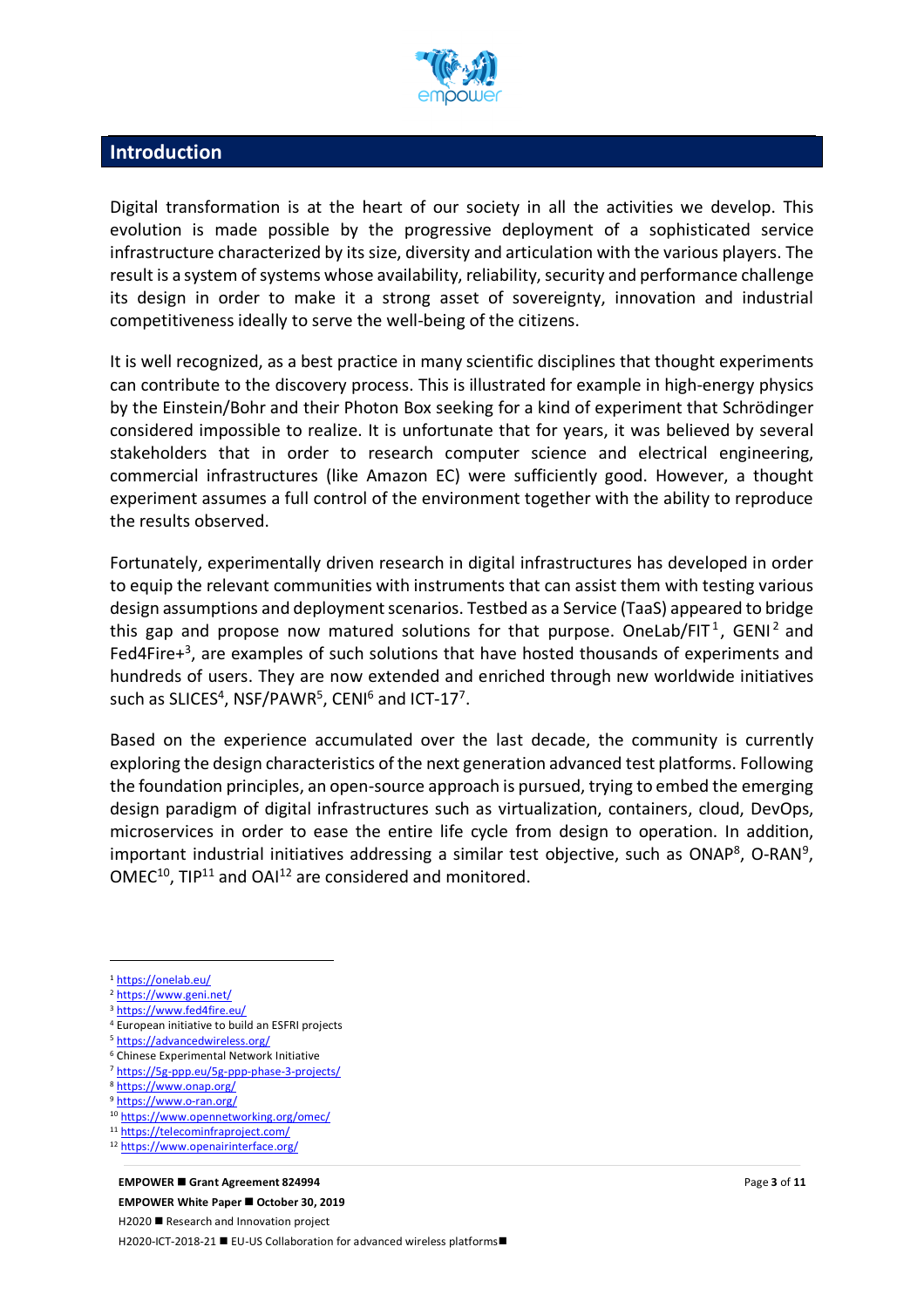

This is a very challenging objective as the target is really broad, covering access, edge and core technologies, wired and wireless.

This white paper suggests some objectives and potential targets that the EU/US community could address jointly in order to provide efficient, scalable, simple and sustainable test platforms to the community.

#### **1. Digital infrastructures and scientific challenges**

Digital infrastructures are the outcome of several decades of evolution of both the telecommunication and computer software industry. An important transformation is happening, powered by technology and driven by applications. Following the rise of the Internet and the wireless push, this transformation shows a fantastic disruptive capability. It is associated to the IoT and cloud evolution as well as to the emergence of the so-called verticals. It develops on the virtualization techniques and on the "softwarization" of the network functions, enabling the ability to program the infrastructure, capturing the "ondemand" user's need and therefore providing more agile resource provisioning.

The historic separation between the network and the compute has vanished. As defined by Sun microsystems long ago, "the Network is the Computer" (John Gage 1984); resources are everywhere supported by virtualization, distribution and cloud SaaS.

This is the motivation for developing a holistic approach where all resources (compute, storage, network) are associated to continuously design, operate and automate the full life cycle management of applications and services.

The architecture guidelines are articulated around three key principles:

- § *Cloud*: as to obtain statistical gain and manage the set of resources in a dynamic manner;
- *Software*: to support the agility related to the on-demand evolution, exploiting the commoditization of most of the hardware components;
- Edge: as a solution for mission critical services and a complement to the cloud.

The technology serves the mission of the above principles, involving IoT, wireless, optical and the cloud to name a few. The rapid evolution from wired to wireless communications has been supported by the constant enhancement of the latter; contemporary wireless protocols are capable of transmitting multiple Gbps over the air, thus revolutionizing both communications and services being offered. In the recent years, industry has been pushing towards the creation, standardization and subsequent small-scale trial deployment of the 5th Generation of mobile network access (5G). 5G in its full deployment is expected to fully transform the current infrastructures landscape by meeting several stiff performance requirements. These requirements enable through the introduction of new air interfaces (5G New Radio – 5G NR)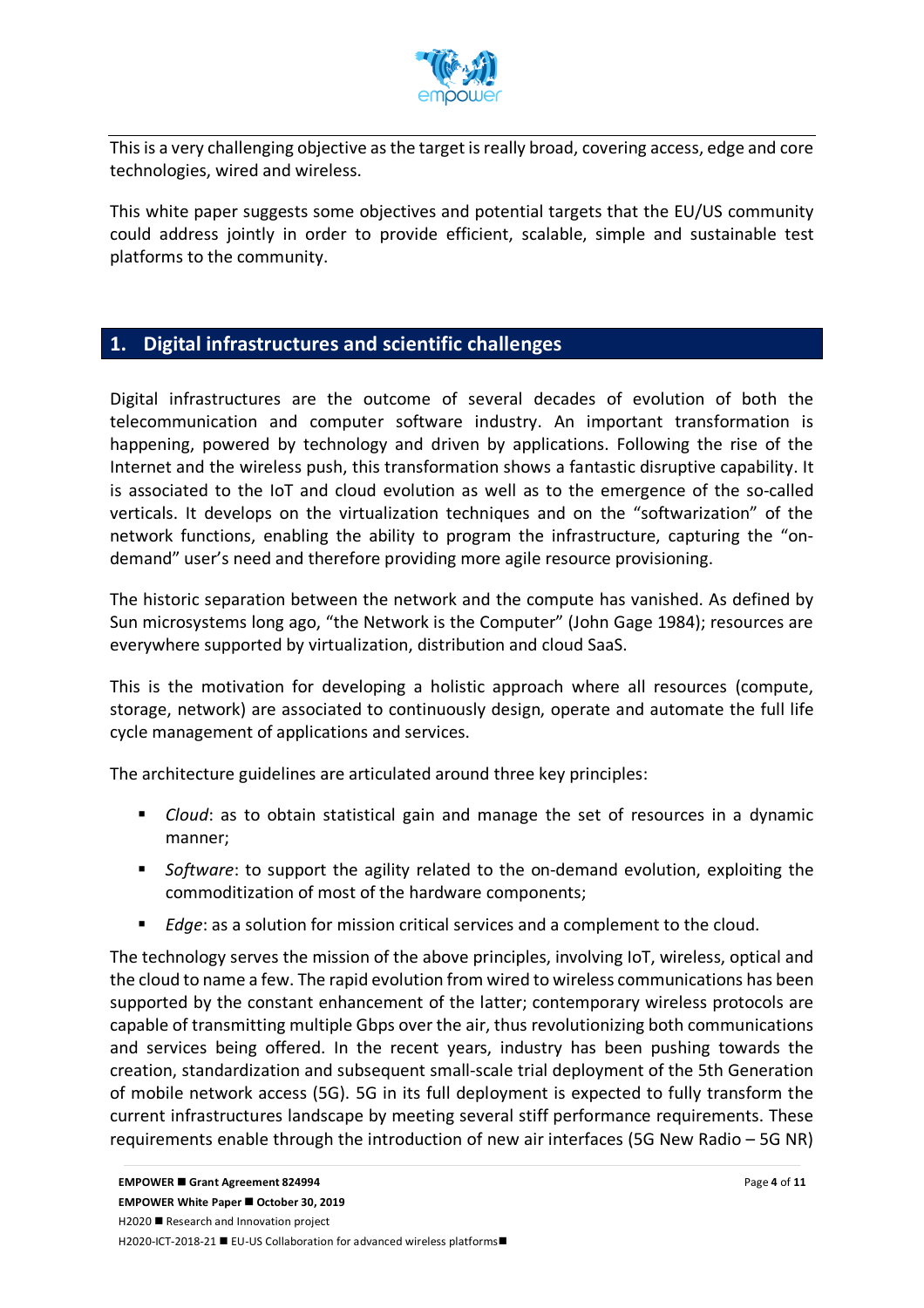

and the development of a new and optimized Core, the operation of multiple new aspects for communication, such as Ultra Reliable Low Latency Communication (uRLLC), enhanced Mobile Broadband (eMBB) and massive Machine Type Communications (mMTC), leveraging both higher network capacity (orders of multiple Gbps) and significantly lower end-to-end latency (less than 10ms end-to-end compared to 100's of ms today).

Towards supporting these new services offered over the network, progress need to be made in computational resources as well. Massive deployments of sensing devices, along with intercommunication protocols with fixed infrastructure, and new services aiming at enhancing citizens' life constitute a very complex system that generates large amounts of data needed to be processed in real time. Therefore, data center resources should be deployed closer to the edge of the network, in order to allow Ultra-reliable low latency communications (URLLC) from the Radio Access Network (RAN) to the data center nodes (DC). In addition, new proposals extending the Edge towards the end-user, harvesting the available computing power at the terminals are emerging as mechanisms to further reduce the latency of communications. This new concept of Edge, including MEC solutions hosting distributed data analytics together with Machine Learning algorithms will emerge as key architectural innovations.

The call for a new generation of test platforms is justified by the emergence of 5G and beyond infrastructures that require adapted and well-tailored tools for testing and developing trust and confidence regarding the deployment phase. The requirements for these new platforms are made more complex because two different targets are considered simultaneously. On the one hand, they should address the demand from specific communities to experiment with innovative design (for example advanced wireless such as mm-wave, massive MIMO, etc.). On the other hand, the so-called verticals (or key application domains) start to be deployed and various assumptions have to be carefully assessed using relevant platforms. The later requires that the underlying platforms are stable and provide a service good enough to run these applications. Therefore, Test platforms should be able to address the end-to-end scenario, integrating all technologies and components.

Building blocks for testbeds will be equally important as related scientific challenges are numerous, focusing on specific emerging technologies and protocols for IoT, wireless, cloud or services to much broader challenges addressing new verticals such as healthcare, automotive, industry, agriculture, etc.:

- New waveforms;
- Higher frequencies up to THz;
- Generation of data to train algorithms;
- AI applied to wireless protocols at all layers;
- Distribution of intelligence into the Edge of the network;
- Power consumption and energy efficiency;
- Integrated sensing and communication;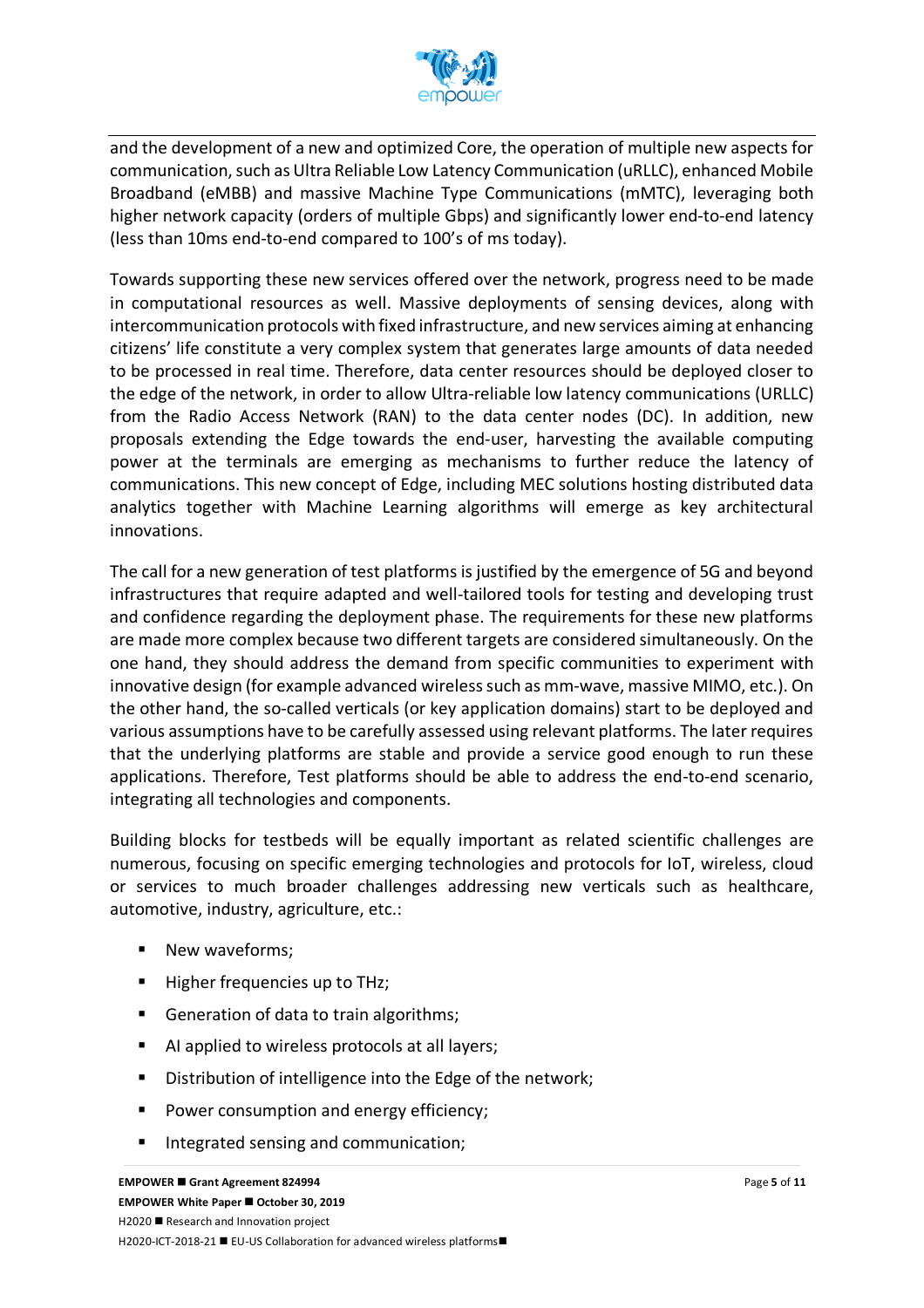

- Integrated terrestrial and non-terrestrial networks;
- Security and privacy;
- New security issues and challenges that arise from the verticals and the ubiquitous network;
- Seamless user experiences across technologies and domains;
- Interoperability and security in verticals.

#### **2. The need for a scientific instrument and the community to serve**

Digital communication and computer infrastructures are the most complex and largest system created by mankind. The scaling factor can be expressed in terms of number of end-users, number of connected devices, number of flows or number of applications to manage, which highly exceed the numbers of any other human-made system. Such a complexity makes very hard the experimentation of isolated parts of this system, requiring complex interactions with the rest of the sub-elements. As a consequence, components and systems should be extensively analysed and tested in integrated infrastructures where the effect of a specific modification can be evaluated in the presence of the remaining components of the network. The testing should be organized and conducted following the best practices in testing and performance evaluation, namely the test should be developed under a fully-controllable environment and they must be reproducible. Due to unforeseen effects that an experiment may produce in the network, commercial infrastructures cannot be used in most cases, as no control is proposed, it is the fact that a commercial infrastructure is not open enough and flexible enough for addition from and experimentation by third parties.

As a consequence, there is a clear need to research and develop scalable, robust and secured digital infrastructures. Scientific instruments are key enablers to support their design and execution phases.

This instrument is of utmost interest to a large community. They are primarily the scientists that have contributed to the development of the Internet, now being extended to the compute and distributed system communities. These communities are well identified with respect to various scientific societies like the IEEE or the ACM. For instance, the IEEE ComSoc and CompSoc chapters sum to about 29000 members in Europe and 131000 worldwide. The equivalent ACM chapters (Sigcomm, Sigmm) is worth 4000 members worldwide. The relevant scientific conferences and journals are mostly supported by IEEE and ACM such as ICC, Globecom, INFOCOM, Mobicom, WoWMoM, ToN, ToMC, ToC, Sigcomm, Conext, etc. They all contribute to the development of the knowledge in this rapidly developing domain as well as to their design and standardization.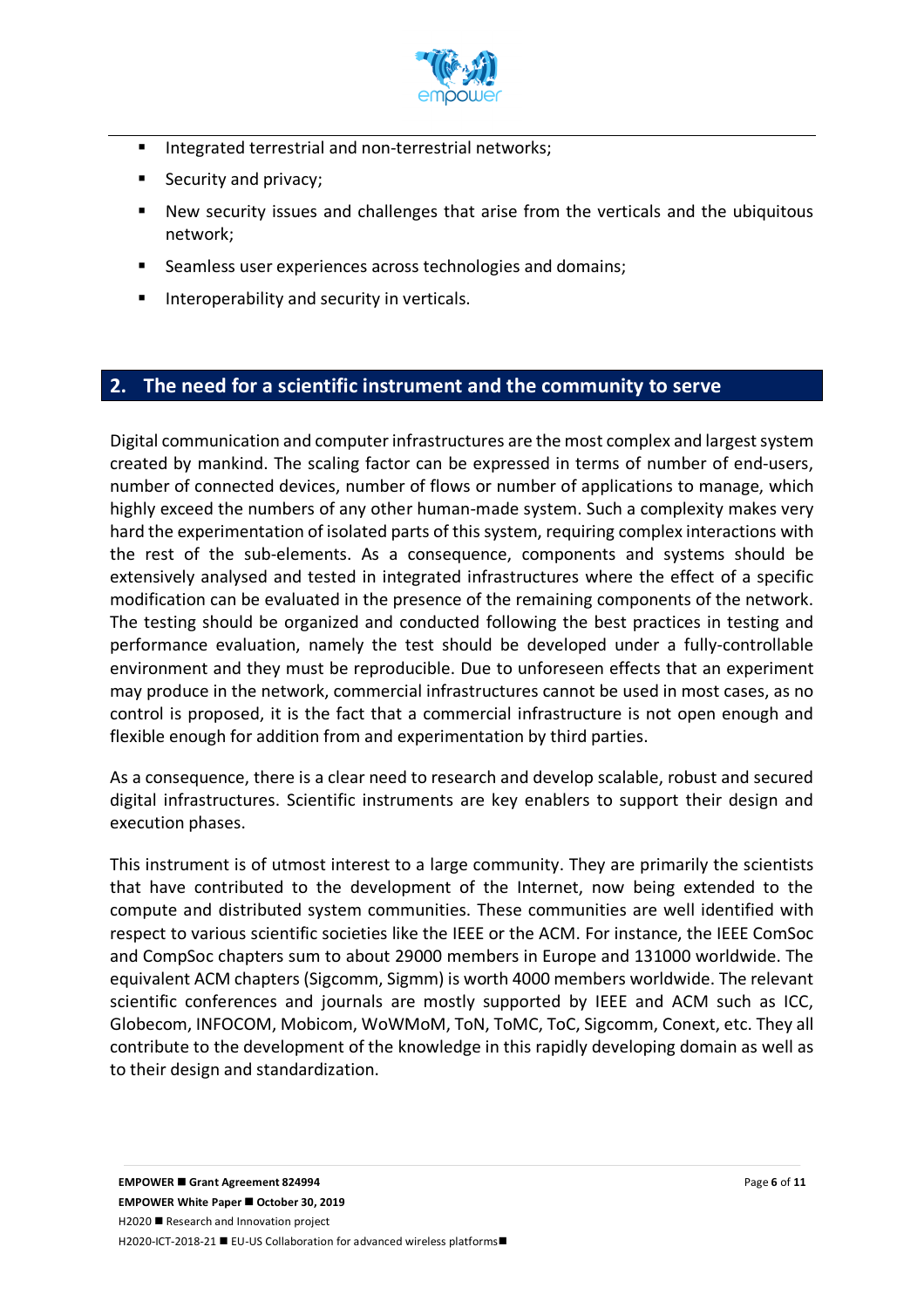

#### **3. Past and present, lessons learned**

Test platforms, as a support to the design of networking technologies and architectures, have been developed and operated for decades. PlanetLab<sup>13</sup> was established in 2003 as an internet overlay, using virtualization as a mean to support concurrent experiments in Internet like environments. It was then federated with PlanetLab Europe<sup>14</sup>, providing remote access to more than 1000 virtualized router-like systems to experiment with networking, distributed systems, algorithms and protocols. Originally funded by NSF and Intel, operated by Princeton University and Sorbonne University (for the European part), it is still providing a service today and is cited in more than 16.000 publications that have used PlanetLab to support their evaluation. Another successful but different test platform is ORBIT<sup>15</sup> (Open-Access Research Testbed for Next-Generation Wireless Networks). It was first deployed to provide large-scale access to programmable wireless components in order to specifically support the research in advanced wireless technologies and protocols. ORBIT shows more than 25000 publications in Google Scholar. Global initiatives towards ICT test platforms have developed over the years in order to mobilize the international community and propose common de facto standards for the basic components of the facilities. Two parallel and articulated initiatives were instrumental in establishing the foundation for these test platforms, namely NSF-GENI in the US and the DG Connect-FIRE in Europe. GENI was active from 2008 to 2016 with a cumulated budget of about 120M\$ to which can be added other calls such as NSF CloudLab<sup>16</sup> and Chameleon<sup>17</sup> (2013-2018/20M\$). Similarly, EU FIRE started in 2007 and will continue until 2020 with a global funding from the EC of roughly 200M€.

We observe that these platforms have fulfilled an important need for the associated research communities (networking with PlanetLab, wireless with Orbit, Cloud with CloudLab, etc.). They were instrumental to better understand the need, identify the important components, propose a reference architecture and APIs (at different levels), qualify the experimenter's experience, discuss the sustainability. It will positively influence the methodology to be followed for preparing the next phase.

The future generation of platforms already started with three different initiatives:

- USA PAWR (Platforms for Advanced Wireless Research): NSF + Industry, 2017-2022, 100M\$;
- § China CENI (Chinese Experimental National Infrastructure): 2018-2022: 190 M€;
- EU ICT 17/19: 2019-2022: 150 M€ (60M€ for ICT-17 and 90M€ for ICT19).

 $\overline{a}$ 

<sup>13</sup> https://www.planet-lab.org/

<sup>14</sup> https://www.planet-lab.eu/

<sup>15</sup> http://www.winlab.rutgers.edu/projects/Orbit.html

<sup>16</sup> https://www.cloudlab.us/

<sup>17</sup> https://www.chameleoncloud.org/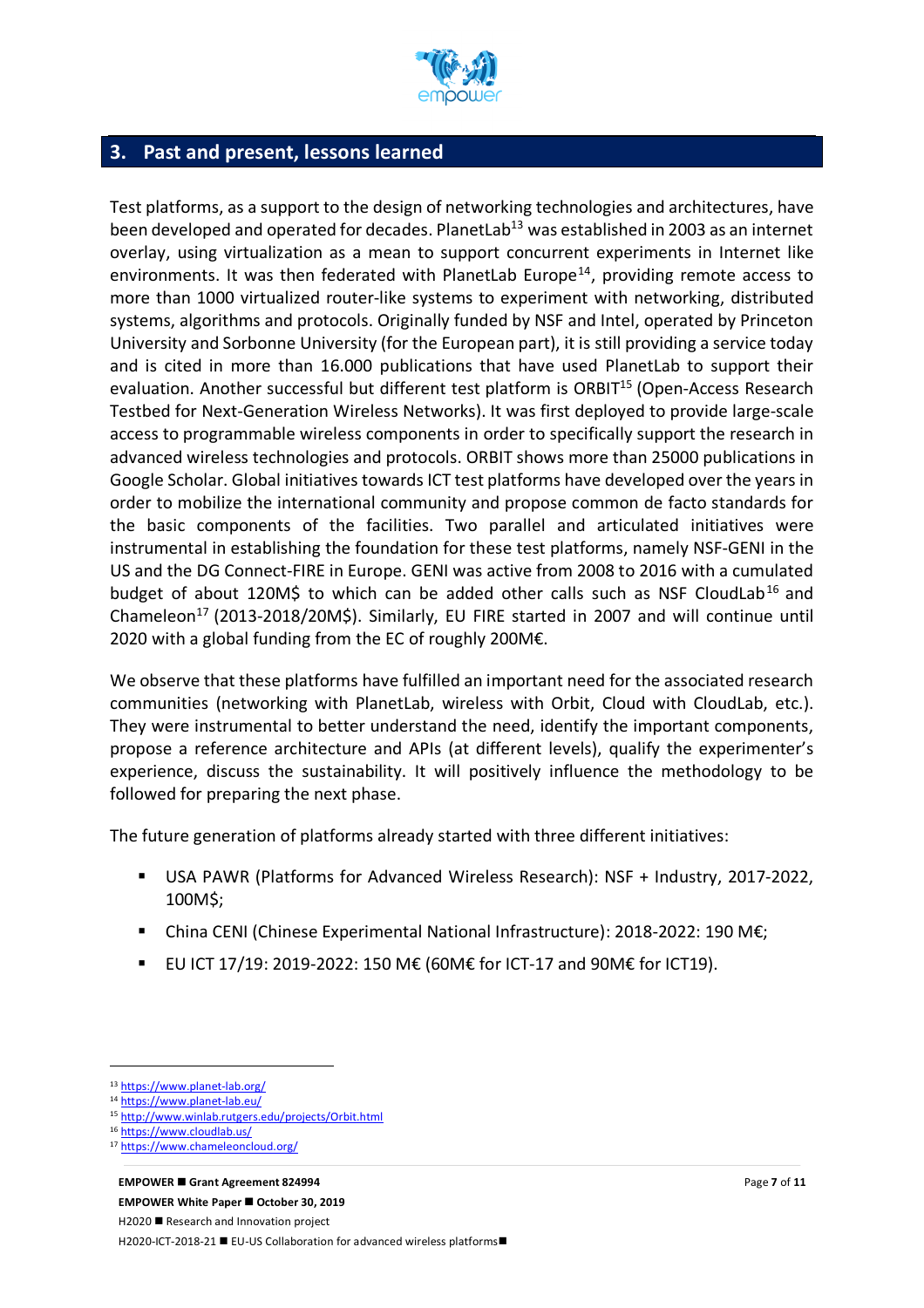

#### **4. Mission and design principles**

"Research Infrastructures are facilities, resources and services that are used by the research communities to conduct research and foster innovation in their fields"18.

The mission of the initiatives cited above, though different in their approaches, is to provide the research and engineering community with a fully controllable, programmable virtualized digital infrastructure test platform. It aims to answer the fundamental questions regarding digital infrastructures in an evolving environment, enable new technologies to support ICT breakthrough discoveries with the use of both OTS and adhoc programmable technologies together with advanced design and execution cloud-based solutions.

They should act as a catalyst to enable and foster the data-driven science and scientific datasharing in this area. Open research data should be considered together with the test platform and ultimately contribute to the deployment of a data repository where all data produced by the platform, under some policies, could be made available under the FAIR principle (Findable, Accessible, Interoperable, and Reusable) and initiatives such as  $EOSC<sup>19</sup>$  (European Open Science Cloud) in Europe.

Benefits and objectives towards the experimenters, coming from the research and engineering communities

- Equip researchers and practitioners with a wide range of scientific and experimental resources and tools by deploying and operating a large-scale platform providing access to cutting-edge technologies in wireless and wired networking, IoT, Cloud as well as end-to-end;
- Offer a wide variety of advanced computing and networking resources in order to respond to the needs of future dynamic and highly software-based systems;
- § Provide advanced test tools to ensure reproducibility through an automated data repository and support an open data approach for these communities. A certification solution can be considered alike Cascad<sup>20</sup> that warrants that the numerical results (tables and figures) reported in a scientific publication (working paper, published article, and report) are reproducible;
- Build the capacity by strongly contributing to the important education effort targeting both students and engineers, also boosting brain circulation of early career scientists and trainees.

Empower aims to play a catalyst and coordination role regarding Digital Research Infrastructures in the domain of advance research platform, 5G and beyond:

 $\overline{a}$ 

<sup>18</sup> https://www.esfri.eu/esfri-roadmap-2021

<sup>19</sup> https://www.eosc-portal.eu/<br>20 https://www.cascad.tech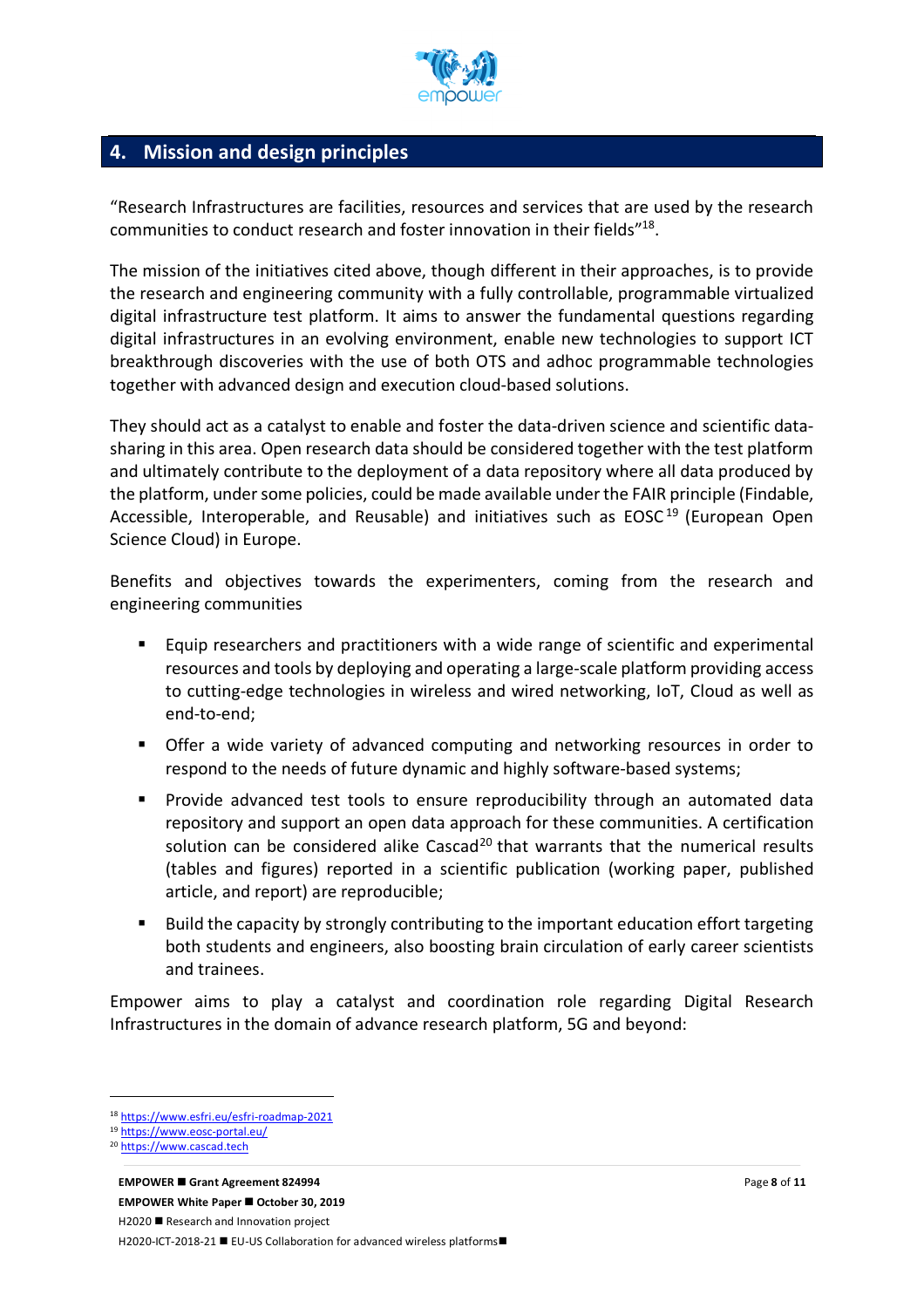

- Engaging the scientific community primarily centered on digital sciences and the research domains involved in the design of large-scale digital infrastructures. It includes, but is not limited to, distributed systems, networking, wireless research, interoperability/testing, embedded systems, software engineering, system management, security, reliability, etc.;
- Propose a coherent vision and roadmap to policy-makers in research infrastructures in Europe and the USA;
- Federate research communities working on these subjects from software and computer system architects to transversal (vertical) applications. Articulate with other important relevant initiatives (O-RAN, OMEC, etc...);
- § Facilitate bi-(multi) lateral initiatives leading to a better use and development of research infrastructures in this area;
- **■** Involve stakeholders from supply side to demand side, enabling the testing of new technologies but also accelerating the deployment of transformative services.

#### **5. EMPOWER mission**

EMPOWER ambitions to articulate and coordinate the activities related to advanced wireless platforms conducted in the US and in Europe. It will build on the existing infrastructure but also explore how we can push the envelope of the future platforms to provide advanced solutions, more flexibly and efficiently.

EMPOWER was kicked-off on November  $1<sup>st</sup>$  2018. Liaison with NSF PAWR was already operational. Activities were developed and deployed according to plan. In particular, a first workshop was jointly organized by EMPOWER-PAWR, co-located with IEEE Infocom 2019 in Paris on 29 April 2019. A second workshop was held within the EUCNC 2019 conference in Valencia, on 18 June 2019. Minutes of both workshops' outcome have been published $^{21}$ .

As a first step, the main objective of these joint workshops was to organize the dialogue between the three ICT-17-2018 projects and their NSF PAWR counterpart. It was also extended to the ICT-19-2018 projects dealing with the verticals.

EMPOWER is acting as the catalyst for such collaboration and employing different tools to foster joint activities, such as organization of joint workshops, mobility of researchers, hackathons, etc. Main issues to be further discussed include: (1) sharing practices and solutions, (2) Exploring E2E system level, (3) The EMPOWER roadmap, (4) Data management and Reproducibility. Key to EMPOWER is to orchestrate and support the cross-Atlantic collaboration, and one target is to foster mutualization of software development and computing/networking resources. With the aim to share tools and results, EMPOWER will

 $\overline{a}$ 

<sup>21</sup> https://www.advancedwireless.eu/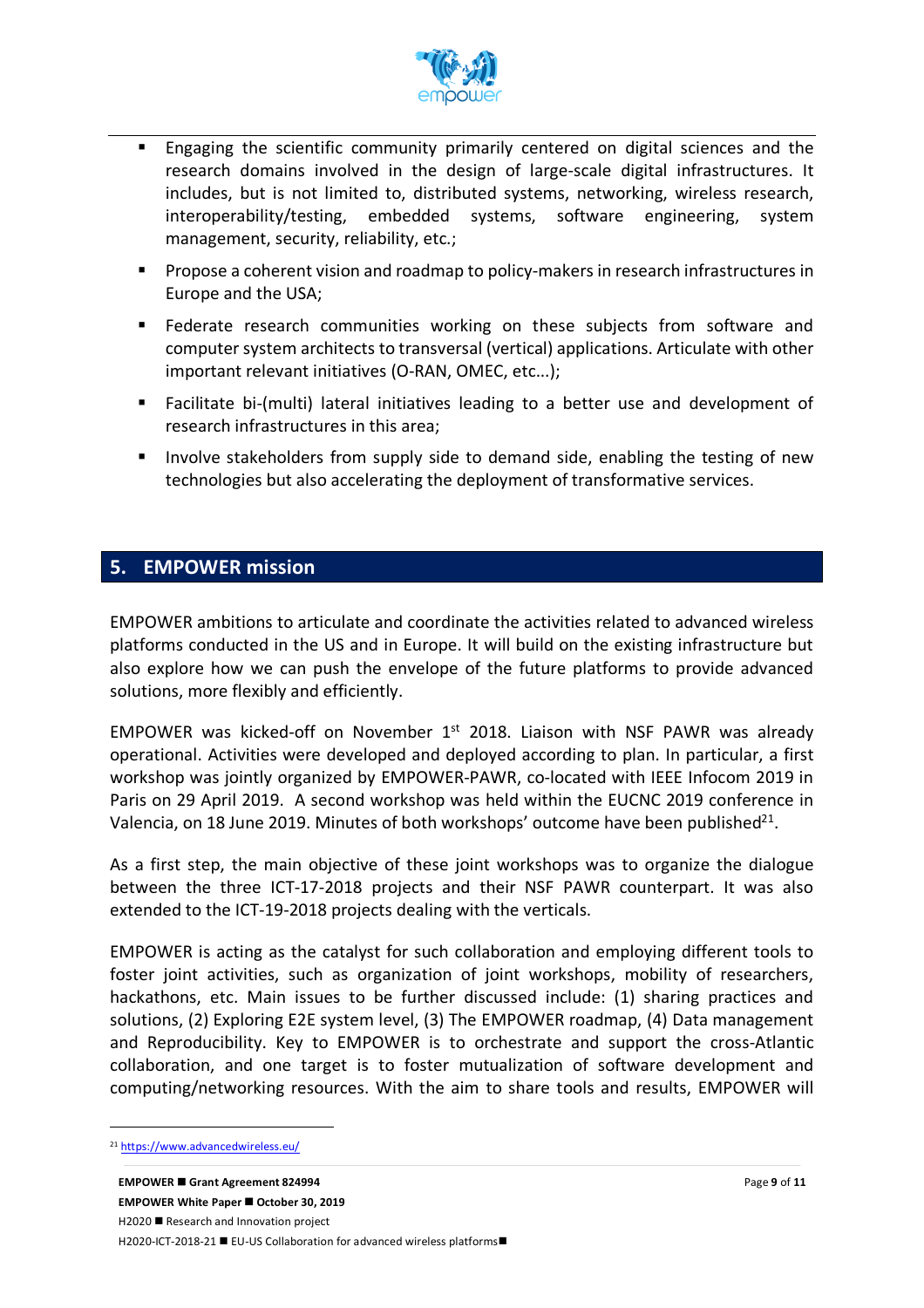

explore coordinated deployments and PoC demos, as well as the creation of an evaluation activity.

A central topic of discussion has been the usage of Open Source platforms for experimentation, production and infrastructures:

- Radio platforms: use of OAI/O-RAN or other platforms for the developing of the RAN in an open reference platform;
- Core platforms: possible use of ONF/OMEC or other platforms for the development of the Core part of the open reference platform;
- The need of an open NFV framework to provide a relevant test framework and toolset to perform tests.

A key aspect is the use of open platforms for academic research and push ideas towards the industry for building industry-lead PoCs and research. The potential to use ICT-17/19/20 and the evolutions in Horizon Europe and PAWR nodes in order to bring forward the joint research and ideas via industry driven initiatives. Additional issues discussed include: (1) how to foster mutualisation of software development and computing/networking resources. One way is to lead to *common reference designs* between EU/USA teams (academia and industry); (2) how to coordinate proof-of-concept joint demonstrations at high-profile venues bringing together teams from EU and USA platforms. A solution is to *promote joint experimentation on multiple platforms*; (3) how to create of an evaluation activity for collecting and disseminating results and one answer is to generate joint scientific dissemination.

### **6. Methodology**

During the first year of the EMPOWER project the activities have been focused on the analysis of current approaches towards building the advance wireless infrastructures for research. Through several workshops involving the different stakeholders, a common view on the requirements of an infrastructure that may be used to develop the next generation of wireless innovations have been discussed. Following this on-going discussion, EMPOWER and PAWR are organising a set of site visits for key researchers in the area. The aim of these visits is to give a first-hand view of the different approaches considered in Europe and USA, understanding the strong and weak points of the different strategies followed by the different sites. The visits will consider all the experimental facilities discussed in the 5G-PPP Trials WG, with a starting point on the 5G-PPP Experimental Facilities Cartography.

The planned visits will be bi-lateral, a delegation from PAWR and NSF will come to Europe to meet the selected facilities and discuss experimentation with some of the scientists running them. In the same way, European scientists will travel to USA to meet the PAWR facilities.